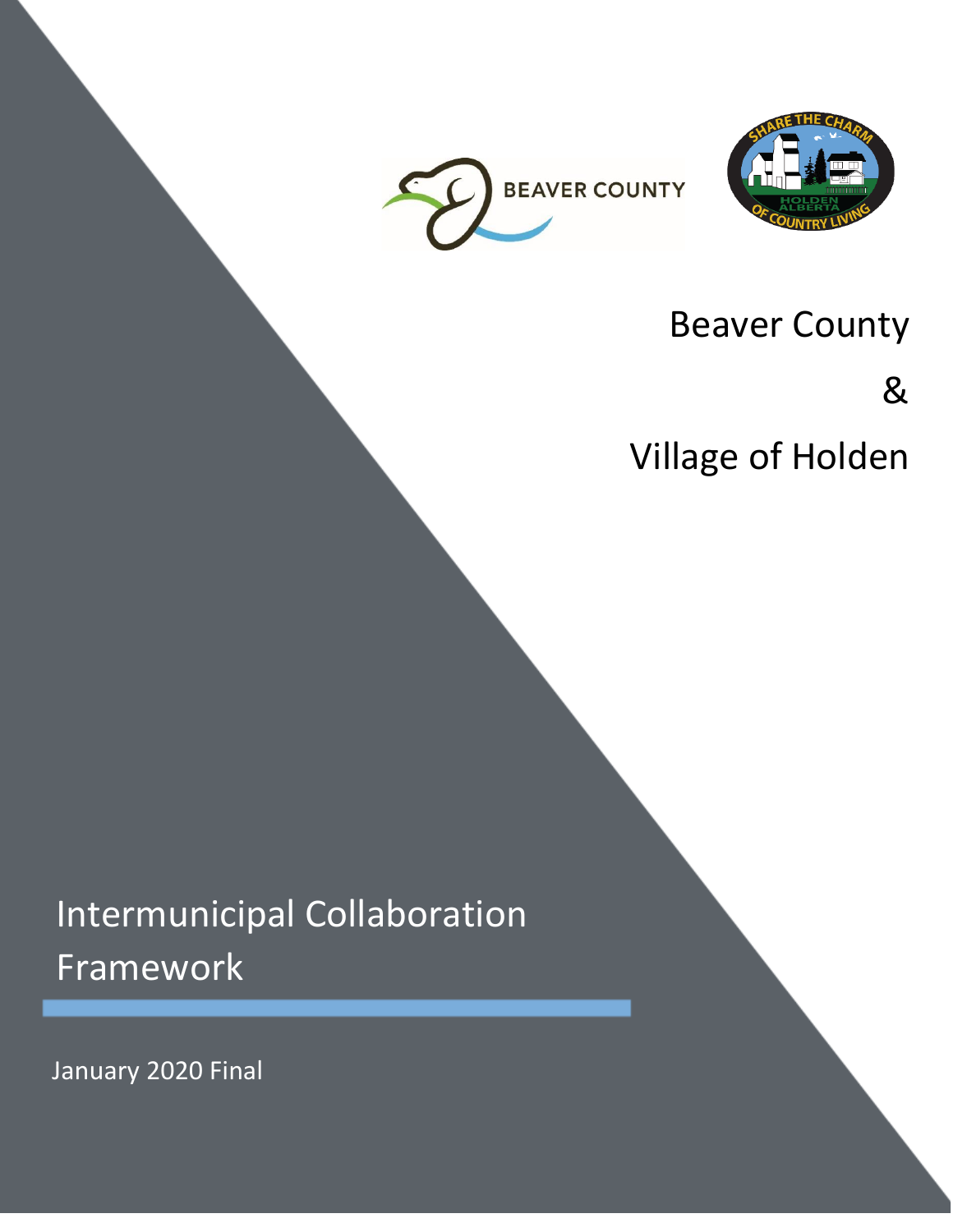## **Table of Contents**

| 1.             |  |
|----------------|--|
| 2.             |  |
| 3.             |  |
| 4.             |  |
| 5.             |  |
| 6.             |  |
| 7 <sub>1</sub> |  |
| 8.             |  |
| 9.             |  |
| 10.            |  |
| 11.            |  |
| 12.            |  |
| 13.            |  |
|                |  |
|                |  |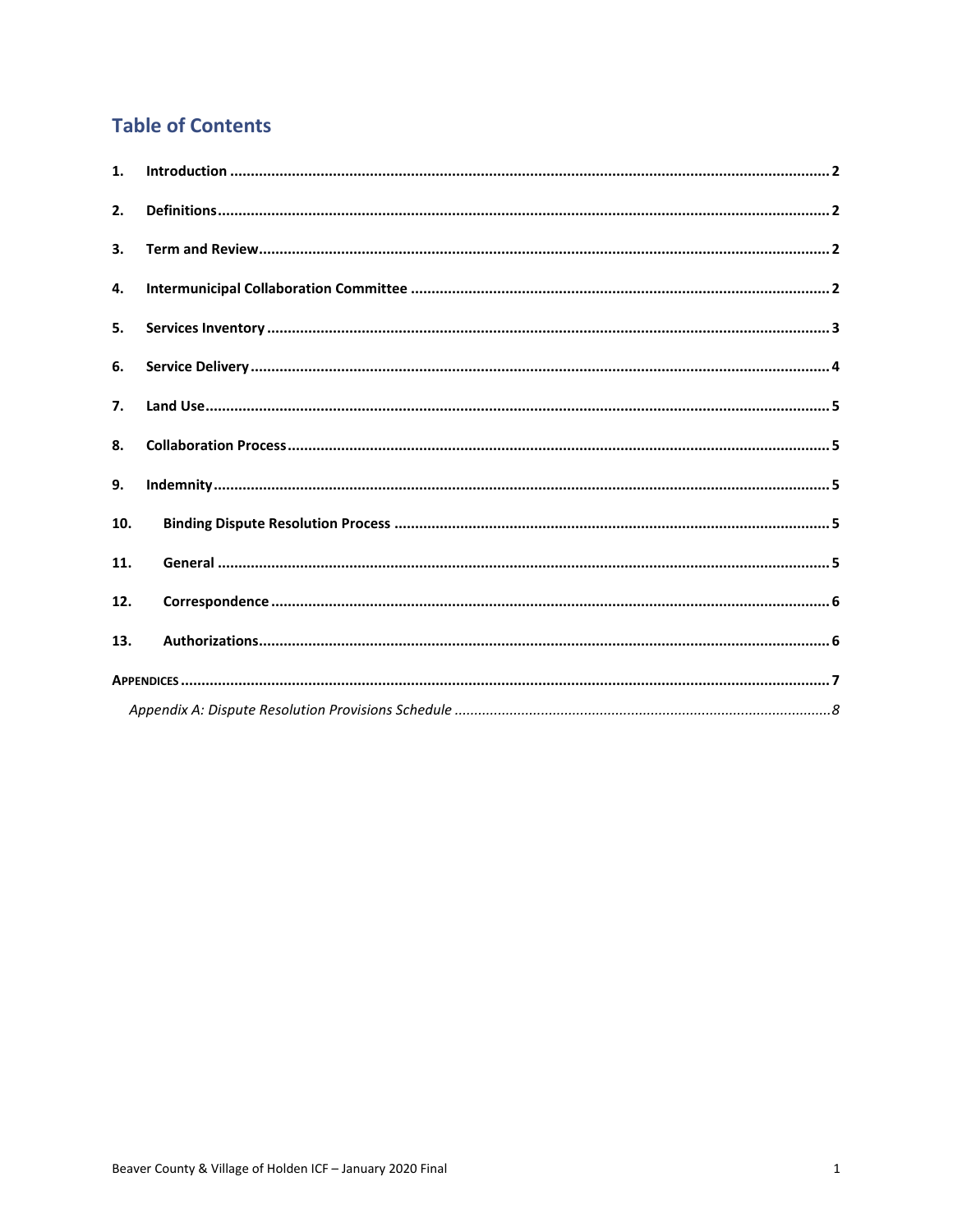## <span id="page-2-0"></span>1. Introduction

- 1.1 It is recognized that Beaver County and the Village of Holden share a common border, share common interests and are desirous of collaborating to provide shared services to their residents and ratepayers.
- 1.2 The *Municipal Government Act* (MGA) requires that municipalities that have a common boundary must create a framework with one another that identifies the services provided on an intermunicipal basis, how they will be delivered, who will lead the delivery of the service(s), how the funding arrangements for these services will occur, and identify the timeframe for implementation of those services provided on an intermunicipal basis.
- 1.3 In this respect, the Parties agree as follows.

## <span id="page-2-1"></span>2. Definitions

- 2.1 In this Agreement
	- a. "Committee" means Intermunicipal Collaboration Committee as defined in Section 4 of this Agreement.
	- b. "Service Agreement" means a legally binding agreement that is signed by both Parties. E.g. a contract, memorandum of agreement, or memorandum of understanding.
	- c. "Expiry Date" means the date that this Agreement expires which is five years from the date of passage of matching ICF resolutions.
	- d. "Intermunicipal Development Plan" means the Beaver County / Village of Holden Intermunicipal Development Plan pursuant to Section 631(1) of the *Municipal Government Act.*
	- e. "Parties" means Beaver County and the Village of Holden.
	- f. "Term of the Agreement" means five years from passage of matching ICF resolutions.

## <span id="page-2-2"></span>3. Term and Review

- 3.1 In accordance with the MGA, this Intermunicipal Collaboration Framework shall constitute an Agreement between the Parties and shall come into force and effect on the final passing of matching resolutions by both Parties.
- 3.2 This Framework may be amended by mutual consent of both Parties and in accordance with the MGA. Amendments to this Agreement shall come into force on the passing of matching resolutions by both Parties and shall be added as an Addendum to this Agreement.
- 3.3 It is agreed by the Parties they shall meet at least once during the Term of the Agreement commencing no later than 180 days before the Expiry Date of this Agreement.
- 3.4 It is further agreed that upon request by either Party, the Committee shall also meet.

#### <span id="page-2-3"></span>4. Intermunicipal Collaboration Committee

- 4.1 The Parties agree to create a recommending body known as the Intermunicipal Collaboration Committee (hereinafter referred to as the Committee).
- 4.2 The Committee shall meet on an as required basis and will develop recommendations to the Councils on all matters of strategic direction and cooperation affecting services shared by the residents and ratepayers of both Parties.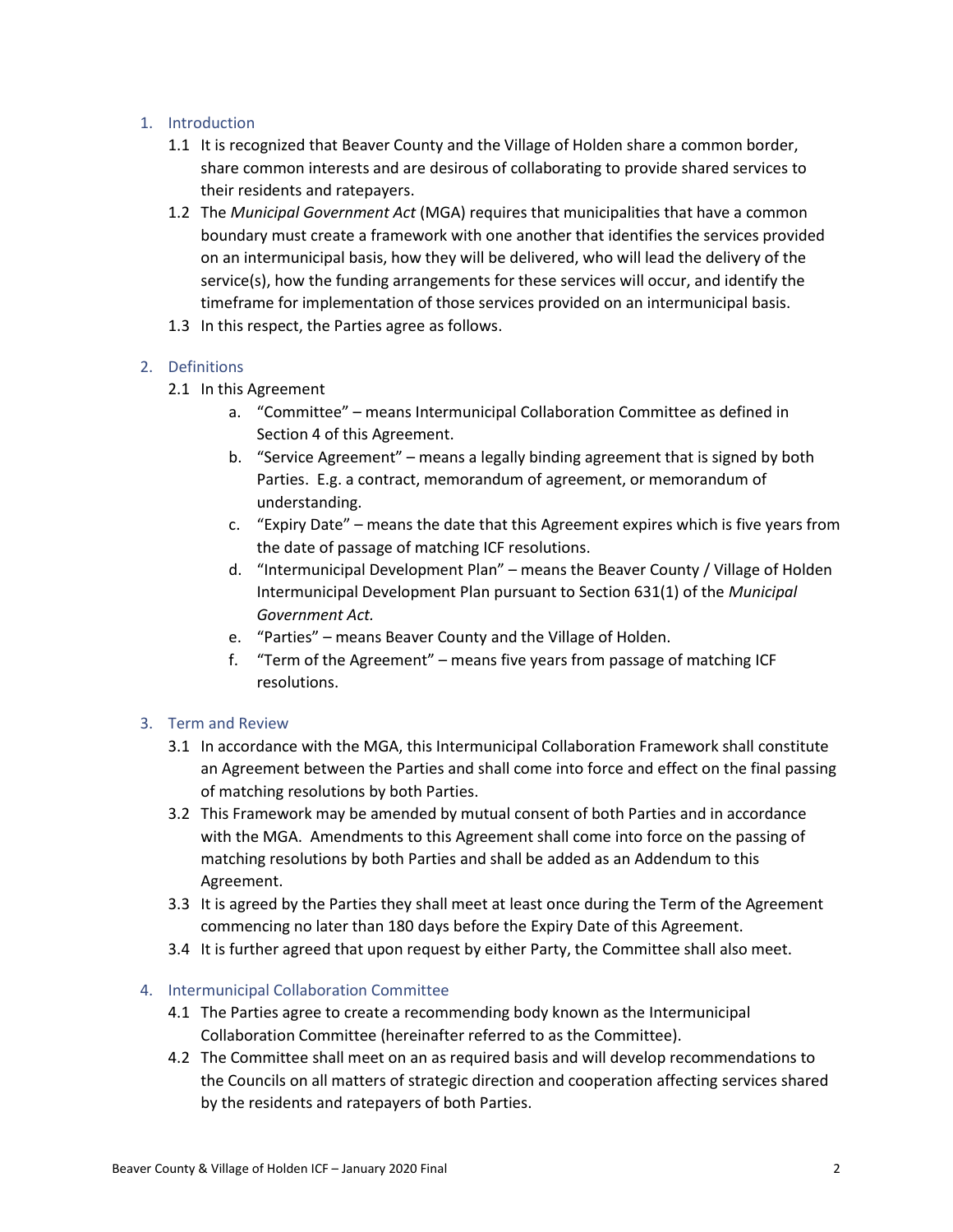- 4.3 The Committee shall consist of four (4) elected members (two from each Party).
- 4.4 The CAO's will be responsible to develop agendas and recommendations on all matters. The CAO's will be responsible for forwarding all recommendations from the Committee to their respective Councils.
- 4.5 Further to Article 3.4 of this Agreement, either Party by giving at least 30 days notice may trigger the requirement for the Committee to hold a meeting. Meeting requests shall be directed to the CAO for the respective municipality.

## <span id="page-3-0"></span>5. Services Inventory

- 5.1 The Parties have worked collaboratively in the past with the following agreements to service residents and ratepayers of both municipalities. It is further acknowledged the Parties have reviewed the existing intermunicipal agreements and have determined that these are the most appropriate municipal services to be delivered in a shared manner.
	- a. Assessment Appeals
		- The County provides Assessment Review Board services to the Village when required
		- Funding Arrangements: fees are based on a cost recovery model that the Village pays to the County as required
		- Term of Agreement: 2010 no expiry date
	- b. Paragon Theatre (building maintenance and theatre programs)
		- The County provides building maintenance and cultural programs and services
		- Funding Arrangement: the Village will pay the County \$2,500 per year for the duration of the agreement
		- Term of the Agreement: January 1, 2020 December 31, 2024
	- c. Recreation Services
		- The Village makes available specified Village recreational facilities for use by County residents
		- Funding Arrangement: the County pays to the Village annually an agreed upon amount that is determined by a funding formula described in the agreement
		- Term of the Agreement: January 1, 2014 no expiry date
	- d. Road Construction
		- The County provides the Village with staff/contractors, equipment and materials needed to carry out road construction projects as requested by the Village from time to time
		- Financial Arrangements: the Village will pay the County based on a cost recovery basis
		- Term of the Agreement: January 1, 2020 no expiry date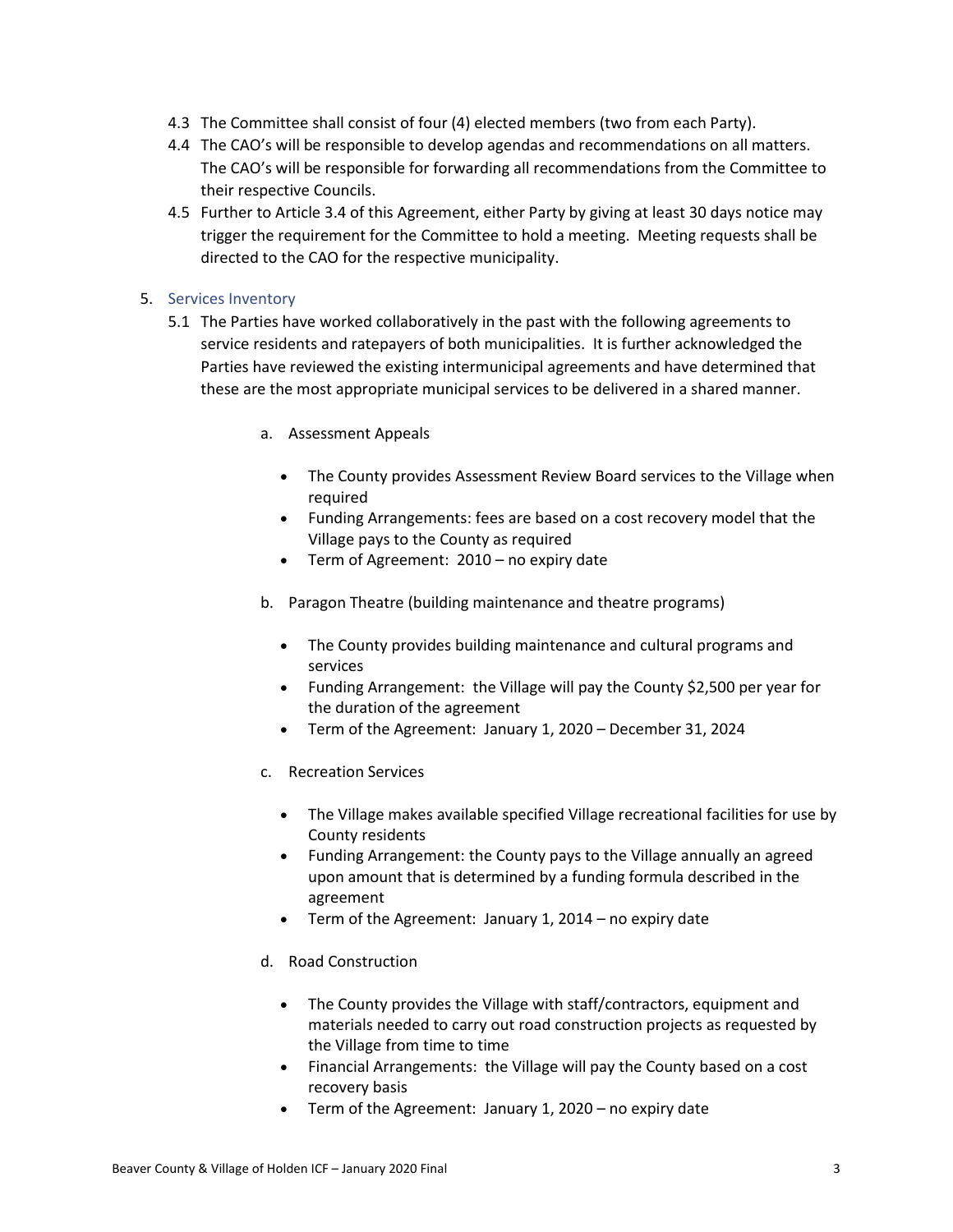- e. Road Dust Control
	- The County will provide the application of a dust suppressant to the access roads identified by the Village from time to time
	- Funding Arrangements: the Village will pay the County based on a cost recovery basis
	- Term of the Agreement: January 1, 2020 no expiry date
- f. Sewage System Monitoring
	- The County will provide services to the Village when the Village's Public Works Foreman is on vacation leave including daily checks on the Villages sewage lift stations and on-call response for the Village's sewage lift stations
	- Funding Arrangement: fees are based on a cost recovery model that the Village pays to the County as required
	- Term of the Agreement: January 1, 2020 no expiry date
- g. Weed Inspection
	- The County provides weed inspection services for seed cleaning facility located in the Village
	- Funding Arrangement: the Village pays to the County on a cost recovery basis
	- Term of the Agreement: January 1, 2020 no expiry date
- h. Subdivision and Development Appeals
	- The County provides Subdivision and Development Appeal Board services to the Village when required
	- Funding Arrangement: fees are based on a cost recovery model that the Village pays to the County as required
	- Term of Agreement: 2017 no expiry date

## <span id="page-4-0"></span>6. Service Delivery

- 6.1 When one Party desires to enter into a new joint servicing arrangement, a Service Agreement shall be required to be developed on that specific service.
- 6.2 When developing Service Agreements for each Council's consideration, the Committee shall discuss and clearly identify which municipality will lead service delivery for the service(s) and determine the appropriate funding model for the service(s) being discussed.
- 6.3 All future Service Agreements shall set out a process for discontinuing the service provided if one or both Parties wish to discontinue in the service delivery.
- 6.4 All future Service Agreements shall set out a timeframe for the delivery of the service(s) being discussed including the start and end date for the agreement.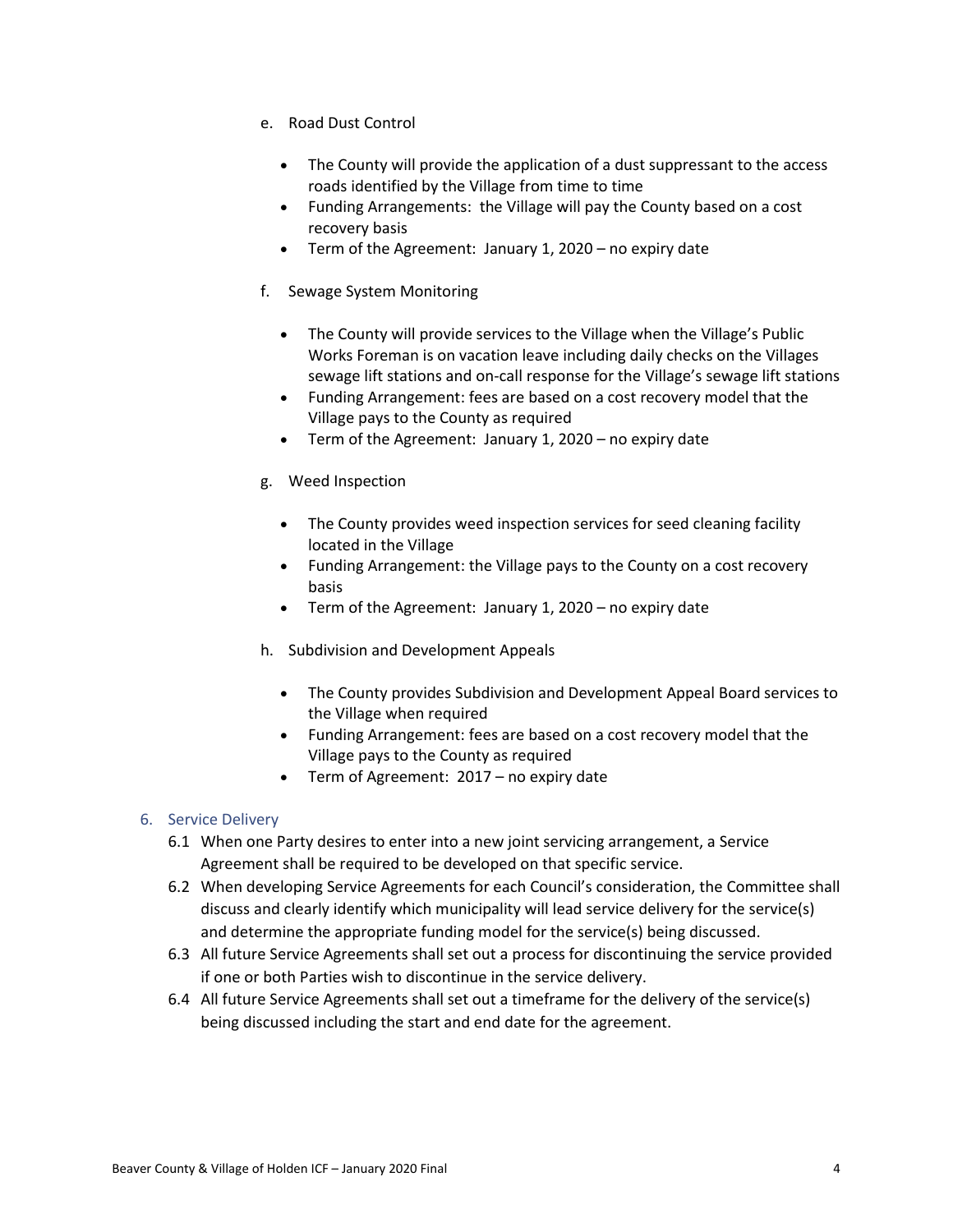## <span id="page-5-0"></span>7. Land Use

- 7.1 Matters of a land use and development nature impacting both Parties shall be guided by policies set out in the Beaver County / Village of Holden Intermunicipal Development Plan (IDP).
- 7.2 Where policies may not be covered by the IDP, the Parties shall refer to policies in their respective Municipal Development Plans and/or other statutory plans.

## <span id="page-5-1"></span>8. Collaboration Process

- 8.1 Either Party may initiate the development of a new capital project and/or new service it deems to be critical or essential and that may be beneficial to both Parties. Prior to submitting a formal written notice for a new Service Agreement, the initiating Party's CAO will consult and seek informal support from the other Party's CAO.
- 8.2 Once either municipality has received written notice of a new capital project or new service, an Intermunicipal Collaboration Committee meeting must be held within 30 days of the date the written notice was received, unless both CAO's agree otherwise.
- 8.3 The Intermunicipal Collaboration Committee will be the forum used to address and develop future Service Agreements and/or cost sharing arrangements.
- 8.4 Both Parties recognize that the decision to participate in or not participate in a project/service ultimately lies with the respective municipal councils. A Party's decision to proceed with a project/service in the absence of a Service Agreement does not obligate the other Party to participate in the service or cost-sharing arrangements.

#### <span id="page-5-2"></span>9. Indemnity

- 9.1 The Beaver County shall indemnify and hold harmless the Village of Holden, its employees and agents from all claims, actions and costs whatsoever that may arise directly or indirectly out of any act or omission of Beaver County, its employees or agents in the performance of this Agreement.
- 9.2 The Village of Holden shall indemnify and hold harmless Beaver County, its employees and agents from all claims, actions and costs whatsoever that may arise directly or indirectly out of any act or omission of the Village of Holden, its employees or agents in the performance of this Agreement.

#### <span id="page-5-3"></span>10. Binding Dispute Resolution Process

10.1Both Parties agree to adopt the dispute resolution provisions as set out in Appendix A of the ICF.

#### <span id="page-5-4"></span>11. General

- 11.1Headings in this Agreement are for reference purposes only.
- 11.2Words in the masculine gender will include the feminine gender whenever the context so requires and vice versa.
- 11.3Words in the singular shall include the plural or vice versa whenever the contest requires.
- 11.4This Agreement may be executed in any number of counterparts, each of which when executed and delivered shall constitute a duplicate original, but all counterparts together shall constitute a single agreement.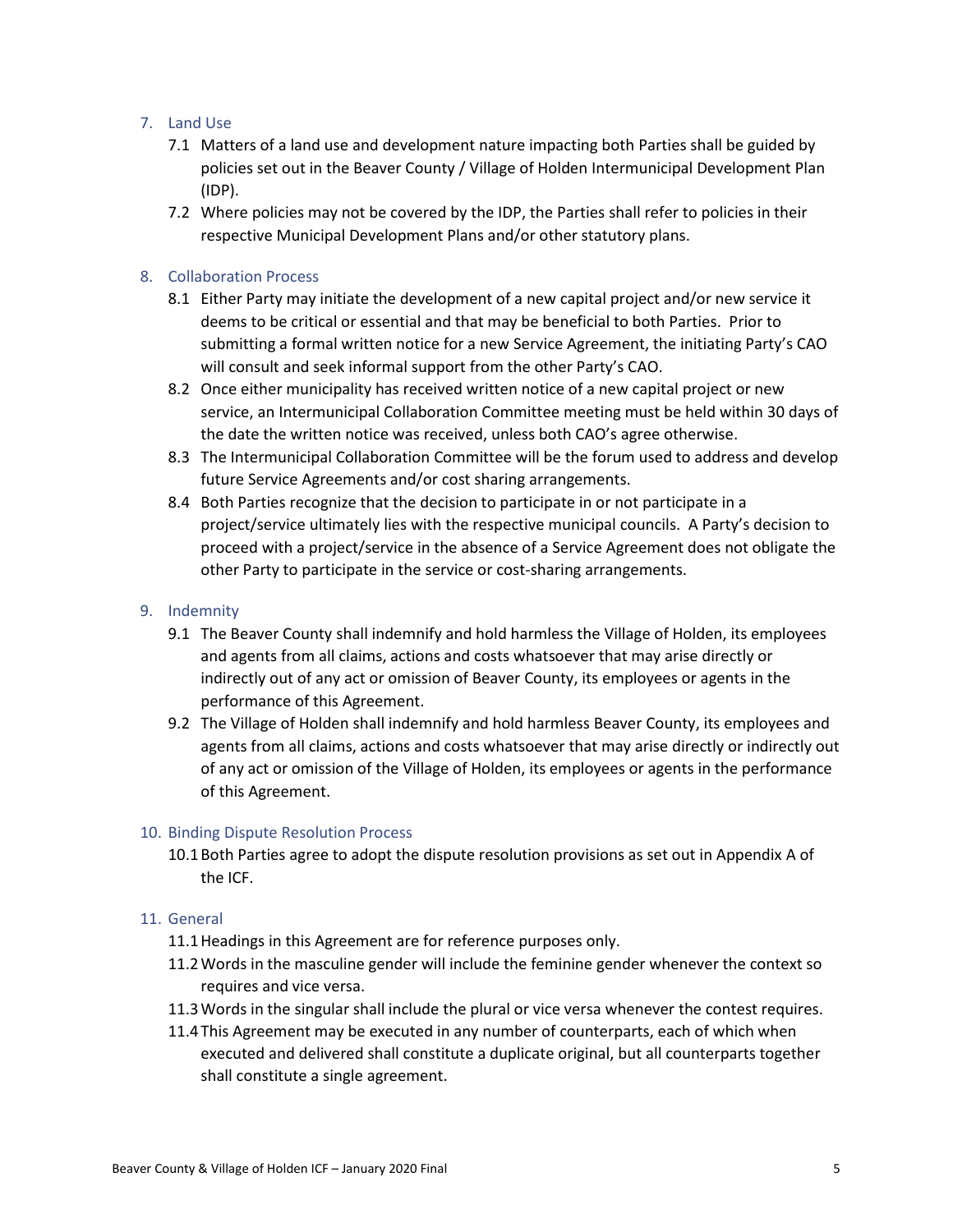11.5Should any provisions of this Agreement become invalid, void, illegal or otherwise unenforceable, it shall be considered separate and severable from the agreement and the remainder shall remain in force and be binding as though such provisions had not been invalid.

#### <span id="page-6-0"></span>12. Correspondence

12.1Written notice under this Agreement shall be addressed as follows:

a. In the case of Beaver County to:

Beaver County c/o Chief Administrative Officer Box 140 Ryley, AB T0B 4A0

b. In the case of Village of Holden to:

Village of Holden c/o Chief Administrative Officer PO Box 357 4810 – 50 Street Holden, AB T0B 2C0

\_\_\_\_\_\_\_\_\_\_\_\_\_\_\_\_\_\_\_\_\_\_\_\_\_\_\_\_\_\_\_ \_\_\_\_\_\_\_\_\_\_\_\_\_\_\_\_\_\_\_\_\_\_\_\_\_\_\_\_\_\_

\_\_\_\_\_\_\_\_\_\_\_\_\_\_\_\_\_\_\_\_\_\_\_\_\_\_\_\_\_\_\_ \_\_\_\_\_\_\_\_\_\_\_\_\_\_\_\_\_\_\_\_\_\_\_\_\_\_\_\_\_\_

#### <span id="page-6-1"></span>13. Authorizations

Signed and dated on:

Jim Kallal, Reeve Mark Giebelhaus, Mayor Beaver County **County Beaver County Village of Holden** 

Bob Beck, CAO Sherry Garbe, CAO Beaver County **County Beaver County Village of Holden** 

Date

\_\_\_\_\_\_\_\_\_\_\_\_\_\_\_\_\_\_\_\_\_\_\_\_\_\_\_\_\_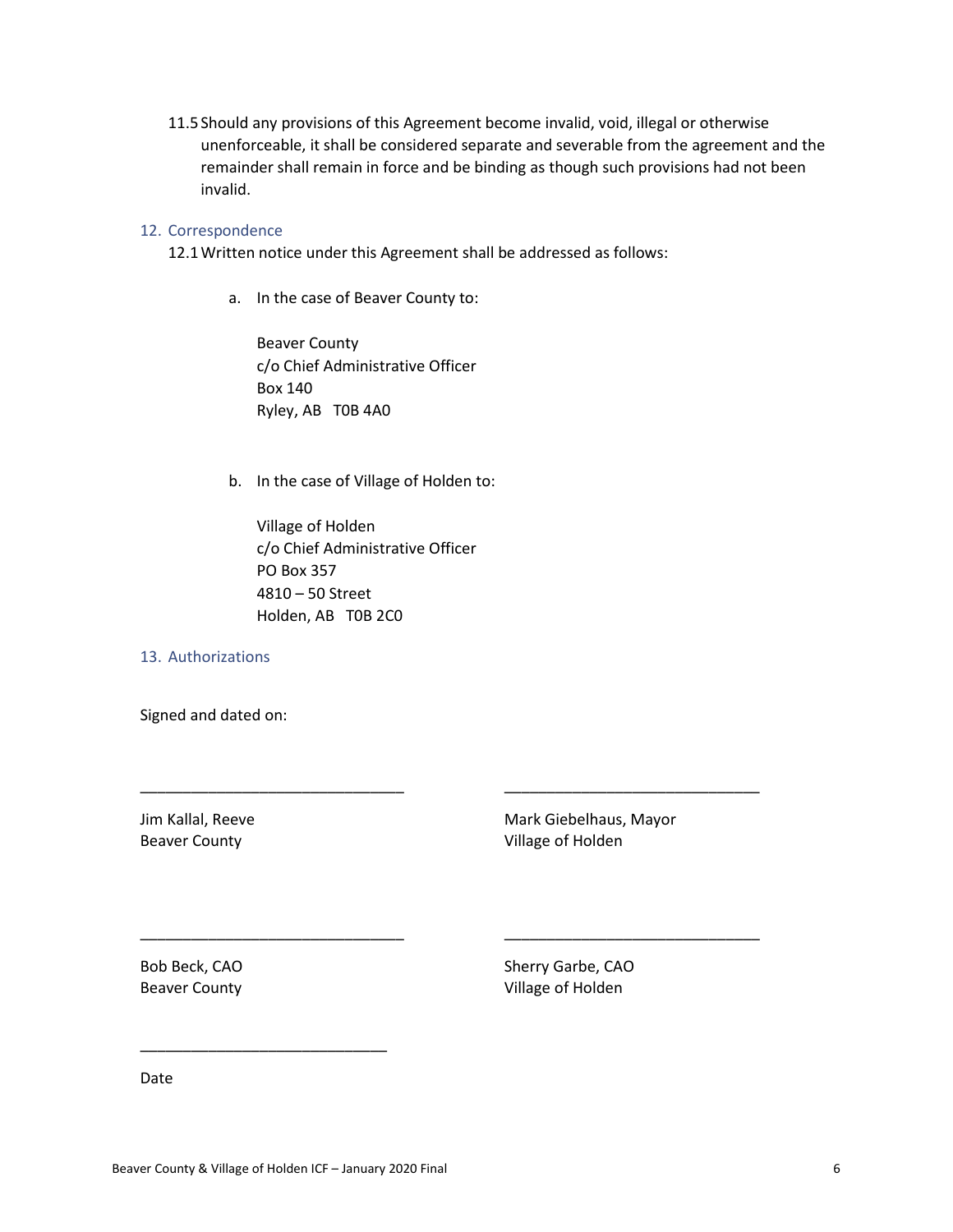## <span id="page-7-0"></span>**APPENDICES**

Appendix A: Dispute Resolution Provisions Schedule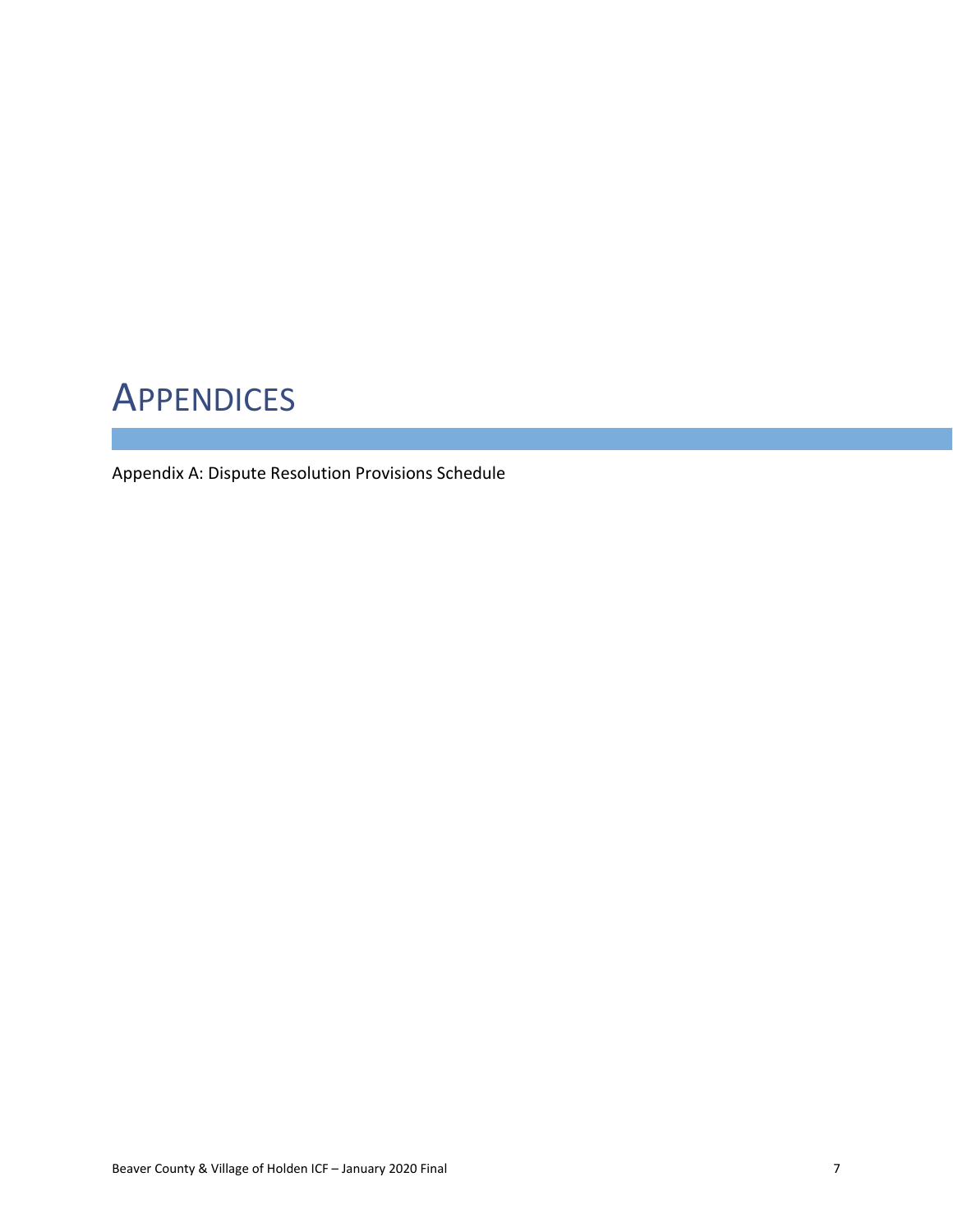<span id="page-8-0"></span>Appendix A: Dispute Resolution Provisions Schedule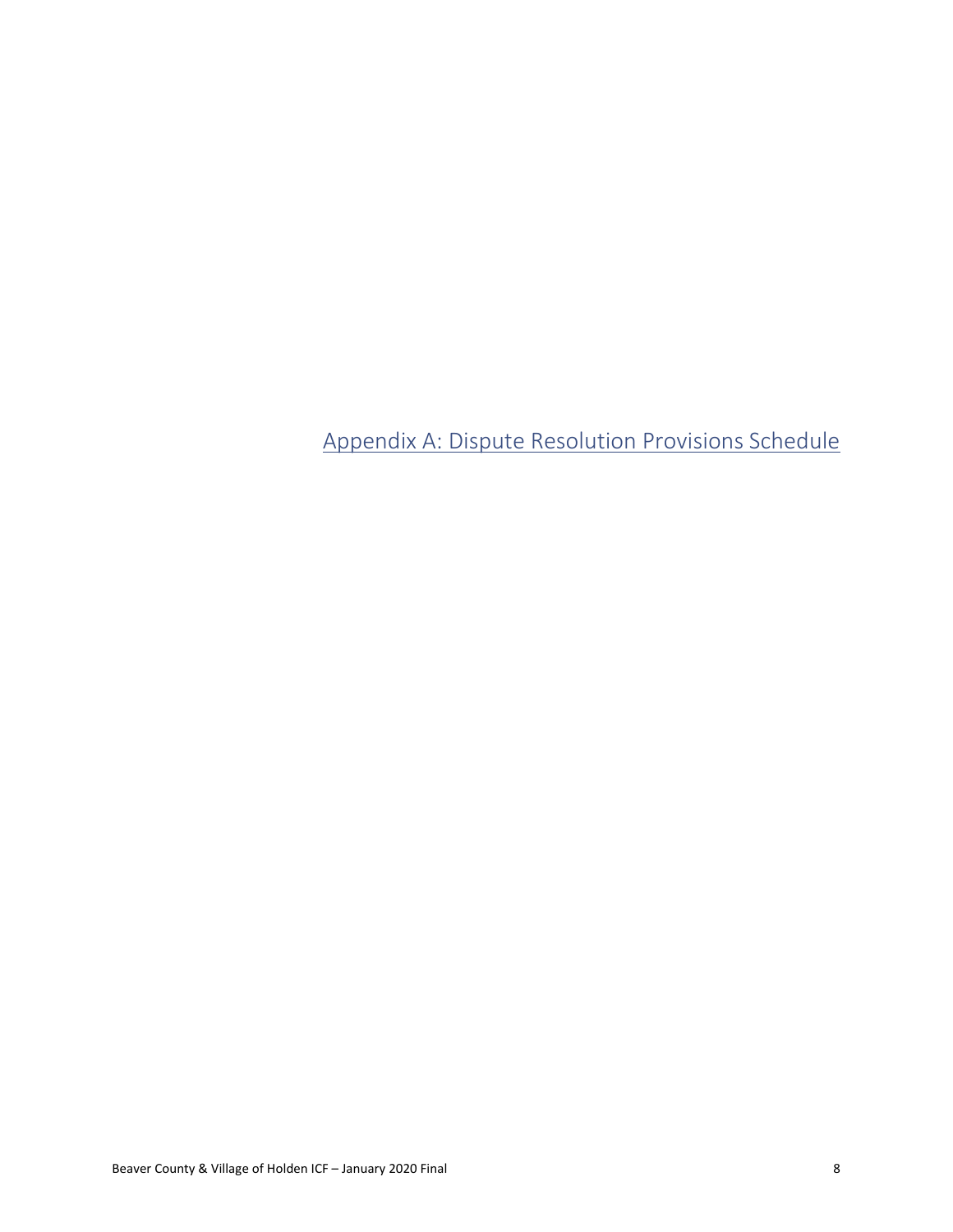## Dispute Resolution Provisions Schedule

### 1. Definitions

- 1.1 In this Schedule,
	- a. "Initiating Party" means a party who gives notice under section 2 of this Schedule;
	- b. "Mediation" means a process involving a neutral person as a mediator who assists the parties to a matter and any other person brought in with the agreement of the parties to reach their own mutually acceptable settlement of the matter by structuring negotiations, facilitating communication and identifying the issues and interests of the parties;
	- c. "Mediator" means the person or persons appointed to facilitate by mediation the resolution of a dispute between the parties.

## 2. Notice of dispute

2.1 When a party believes there is a dispute under a framework and wishes to engage in dispute resolution, the party must give written notice of the matters under dispute to the other parties.

#### 3. Negotiation

3.1 Within 14 days after the notice is given under section 2 of this Schedule, each party must appoint a representative to participate in one or more meetings, in person or by electronic means, to attempt to negotiate a resolution of the dispute.

#### 4. Mediation

- 4.1 If the dispute cannot be resolved through negotiations, the representatives must appoint a mediator to attempt to resolve the dispute by mediation.
- 4.2 The initiating party must provide the mediator with an outline of the dispute and any agreed statement of facts.
- 4.3 The parties must give the mediator access to all records, documents and information that the mediator may reasonably request.
- 4.4 The parties must meet with the mediator at such reasonable times as may be required and must, through the intervention of the mediator, negotiate in good faith to resolve their dispute.
- 4.5 All proceedings involving a mediator are without prejudice, and, unless the parties agree otherwise, the cost of the mediator must be shared equally between the parties.

#### 5. Report

- 5.1 If the dispute has not been resolved within 6 months after the notice is given under section 2 of this Schedule, the initiating party must, within 21 days, prepare and provide to the other parties a report.
- 5.2 Without limiting the generality of subsection 5.1, the report must contain a list of the matters agreed on and those on which there is no agreement between the parties.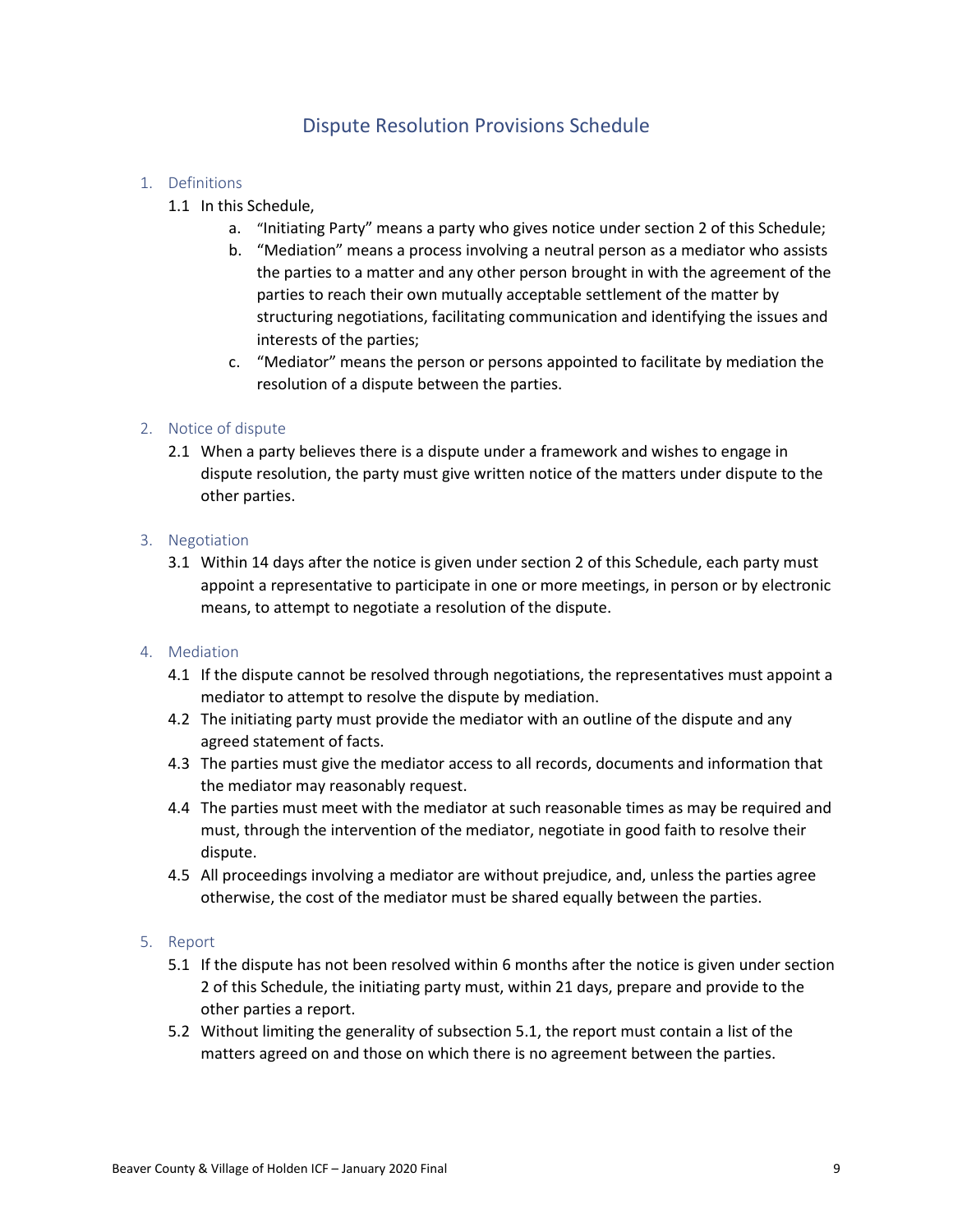- 5.3 Despite subsection 5.1, the initiating party may prepare a report under subsection 5.1 before the 6 months have elapsed if
	- a. the parties agree, or
	- b. the parties are not able to appoint a mediator under section 4 of this Schedule.

### 6. Appointment of arbitrator

- 6.1 Within 14 days of a report being provided under section 5 of this Schedule, the representatives must appoint an arbitrator and the initiating party must provide the arbitrator with a copy of the report.
- 6.2 If the representatives cannot agree on an arbitrator, the initiating party must forward a copy of the report referred to in section 5 of this Schedule to the Minister with a request to the Minister to appoint an arbitrator.
- 6.3 In appointing an arbitrator under subsection 6.2, the Minister may place any conditions on the arbitration process as the Minister deems necessary.

## 7. Arbitration process

- 7.1 Where arbitration is used to resolve a dispute, the arbitration and arbitrator's powers, duties, functions, practices and procedures shall be the same as those in Division 2 of Part 17.2 of the Municipal Government Act.
- 7.2 In addition to the arbitrator's powers under subsection 7.1, the arbitrator may do the following:
	- a. require an amendment to a framework;
	- b. require a party to cease any activity that is inconsistent with the framework;
	- c. provide for how a party's bylaws must be amended to be consistent with the framework;
	- d. award any costs, fees and disbursements incurred in respect of the dispute resolution process and who bears those costs.

#### 8. Deadline for resolving dispute

- 8.1 The arbitrator must resolve the dispute within one year from the date the notice of dispute is given under section 2 of this Schedule.
- 8.2 If an arbitrator does not resolve the dispute within the time described in subsection 8.1, the Minister may grant an extension of time or appoint a replacement arbitrator on such terms and conditions that the Minister considers appropriate.

## 9. Arbitrator's order

- 9.1 Unless the parties resolve the disputed issues during the arbitration, the arbitrator must make an order as soon as possible after the conclusion of the arbitration proceedings.
- 9.2 The arbitrator's order must
	- a. be in writing,
	- b. be signed and dated,
	- c. state the reasons on which it is based,
	- d. include the timelines for the implementation of the order, and
	- e. specify all expenditures incurred in the arbitration process for payment under section 708.41 of the Act.